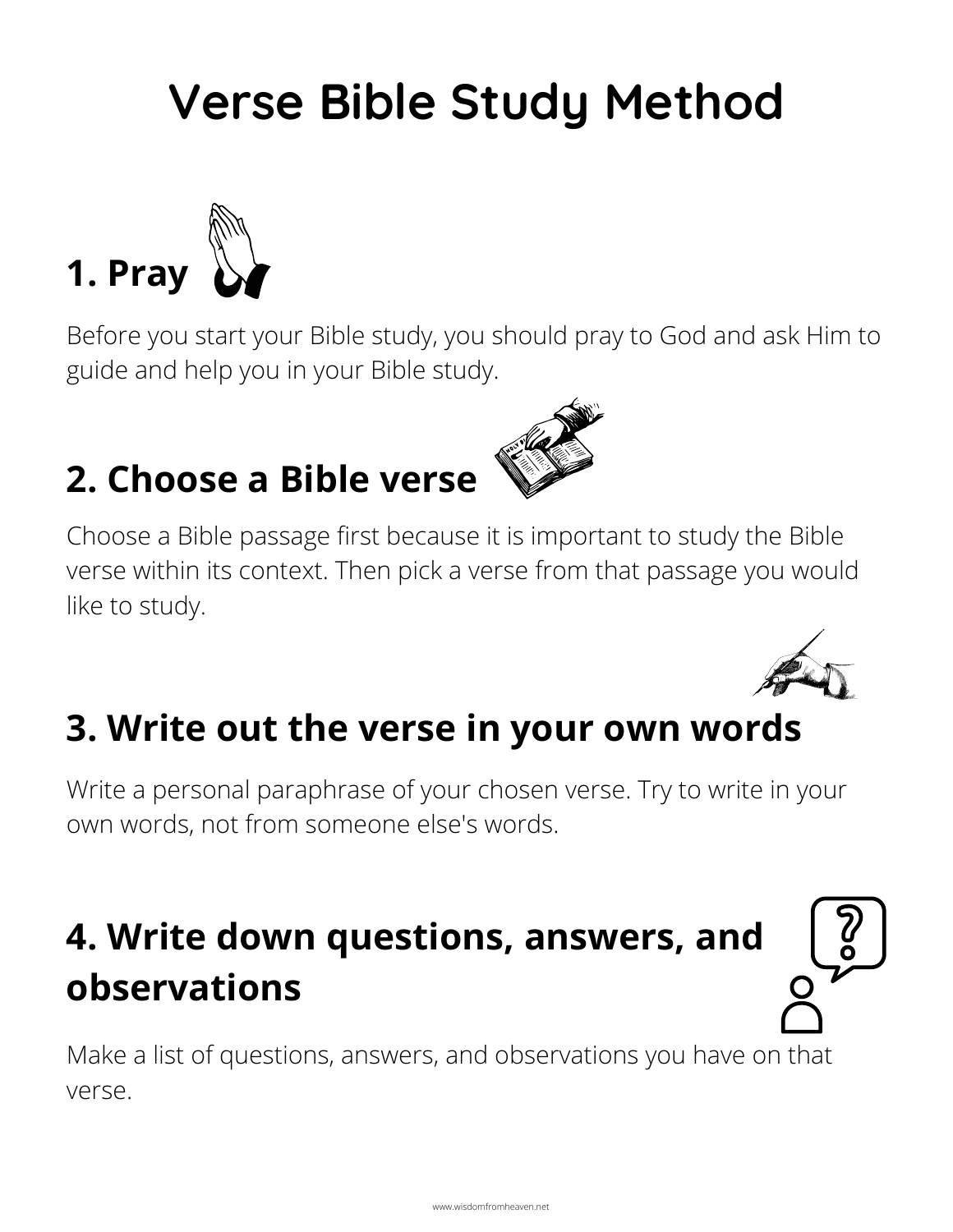## **Verse Bible Study Method**

### **5. Find cross references**

Find some cross references for the verse and write down if the reference is for a specific word, phrase, or concept within that verse.

 $\overline{Q}$ 



Write down any insights you have found in your verse study.



Write down how you can apply what you have learned in your verse study to your own life.

# **8. End with prayer**



You should always end your Bible study with prayer thanking God for what He has revealed to you. Ask God for helping you apply the verses and findings to your own life and to share them with other people.